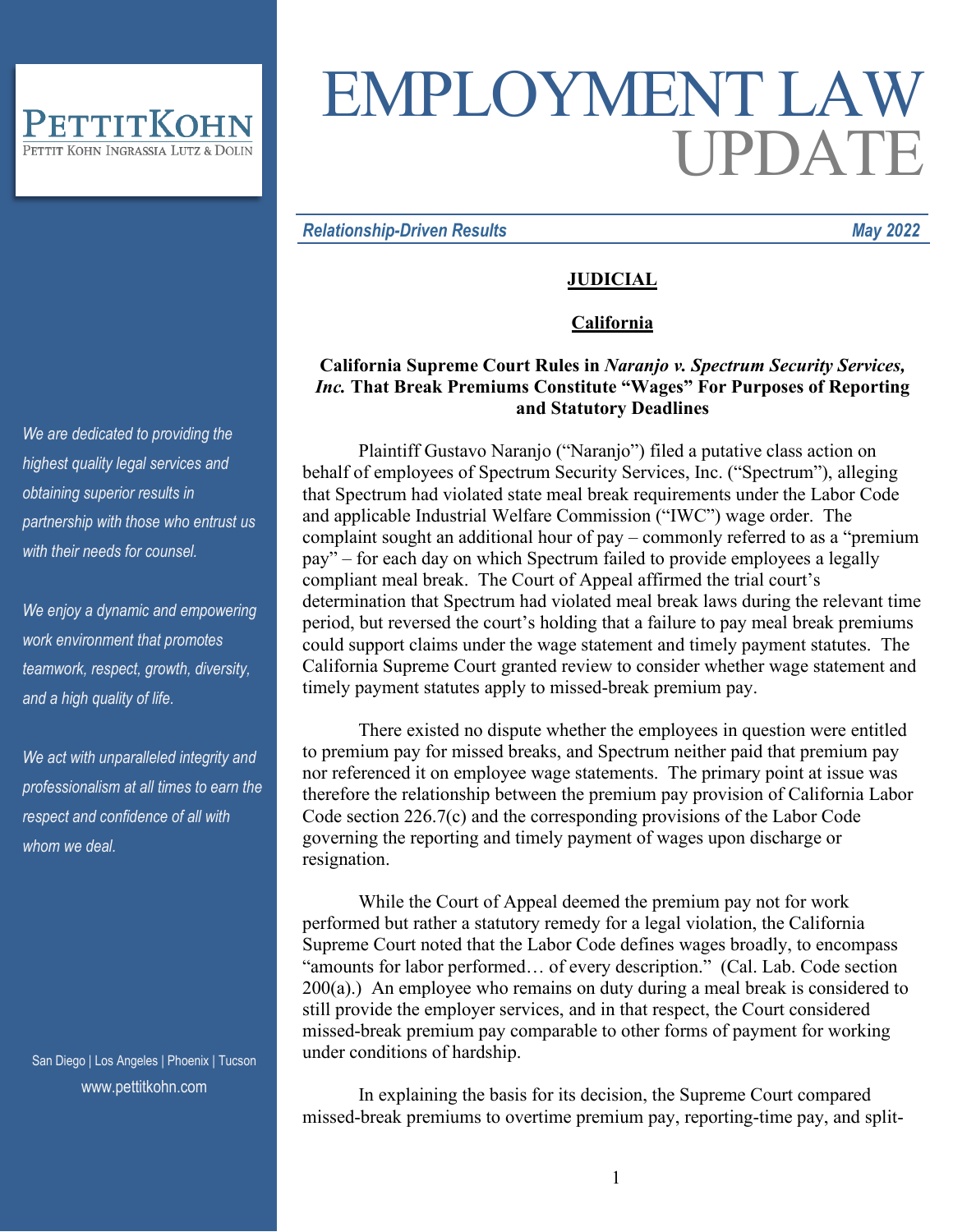shift pay, as the "additional hour of pay" provided by Labor Code section 226.7 was argued to be understood as a wage to compensate employees for work performed during a break period, much as overtime pay is considered wages to compensate employees for work performed in excess of the number of hours deemed appropriate for a workday. The Court noted that its reasoning was consistent with *Murphy v. Kenneth Cole Productions, Inc.* (2007) 40 Cal.4th 1094, which unambiguously pronounced that section 226.7 premium pay was designed to compensate employees for work.

Following its preliminary analysis, the Court held that missed-break premium pay constituted wages subject to the Labor Code's timely payment and wage statement reporting requirements, and thus supports the imposition of waiting time and wage statement penalties. The Court did note, however, that an employee must still meet the relevant conditions for imposition of penalties, and that existence of penalties in the subject case was yet to be determined.

The *Naranjo* decision makes it more important than ever to establish and enforce compliant policies and practices regarding meal and rest breaks, as well as the issuance of final paychecks upon employee separation. Employers must not only ensure that employees are provided the opportunity to take lawful meal and rest breaks, but also enact and implement policies for the provision of premium pay, as necessary, to avoid the prospect of even more painful future litigation.

## **California Employees May Avoid Dismissal of Out-of-State Litigation, According to the California Court of Appeal in** *LGCY Power, LLC v. The Superior Court of Fresno County*

In *LGCY Power, LLC v. The Superior Court of Fresno County*, the Fifth Appellate District Court of California affirmed the Fresno County Superior Court's finding that California Labor Code § 925: (1) creates an exception to California's compulsory cross-complaint statute; and (2) exempts California from applying another state's compulsory cross-complaint statute in pending cases that were first filed in another state.

Plaintiff LGCY Power ("LGCY"), a Utah company that sells solar energy systems, filed suit in Utah state court against seven former employees for breaching their employment agreements and starting a competing solar energy company in Utah. One of the former employees, Jed Sewell ("Sewell"), is a California resident who lived and worked in California throughout his employment. Sewell occasionally visited Utah for business meetings but had never made a sale for LGCY in Utah. While most of the other former employees filed a joint cross-complaint against LGCY in the Utah proceeding, Sewell filed an entirely new complaint, alleging the same claims, in Fresno County Superior Court.

LGCY demurred to Sewell's complaint, arguing that the complaint was "barred by both California and Utah's cross-complaint statutes, which both require that a defendant bring any related causes of action he or she has against the plaintiff in a cross complaint." The Fresno County Superior Court overruled the demurrer. LGCY appealed the trial court's decision to the Fifth Appellate District Court, which affirmed the lower court's ruling.

### **Areas of Practice**

#### Appellate

Business Litigation

Community Association Litigation

Employment & Labor

Personal Injury

Product Liability

Professional Liability

Real Estate Litigation

Restaurant & Hospitality

**Retail** 

Transactional & Business Services

**Transportation** 

Trial & Civil Litigation

San Diego | Los Angeles | Phoenix | Tucson www.pettitkohn.com